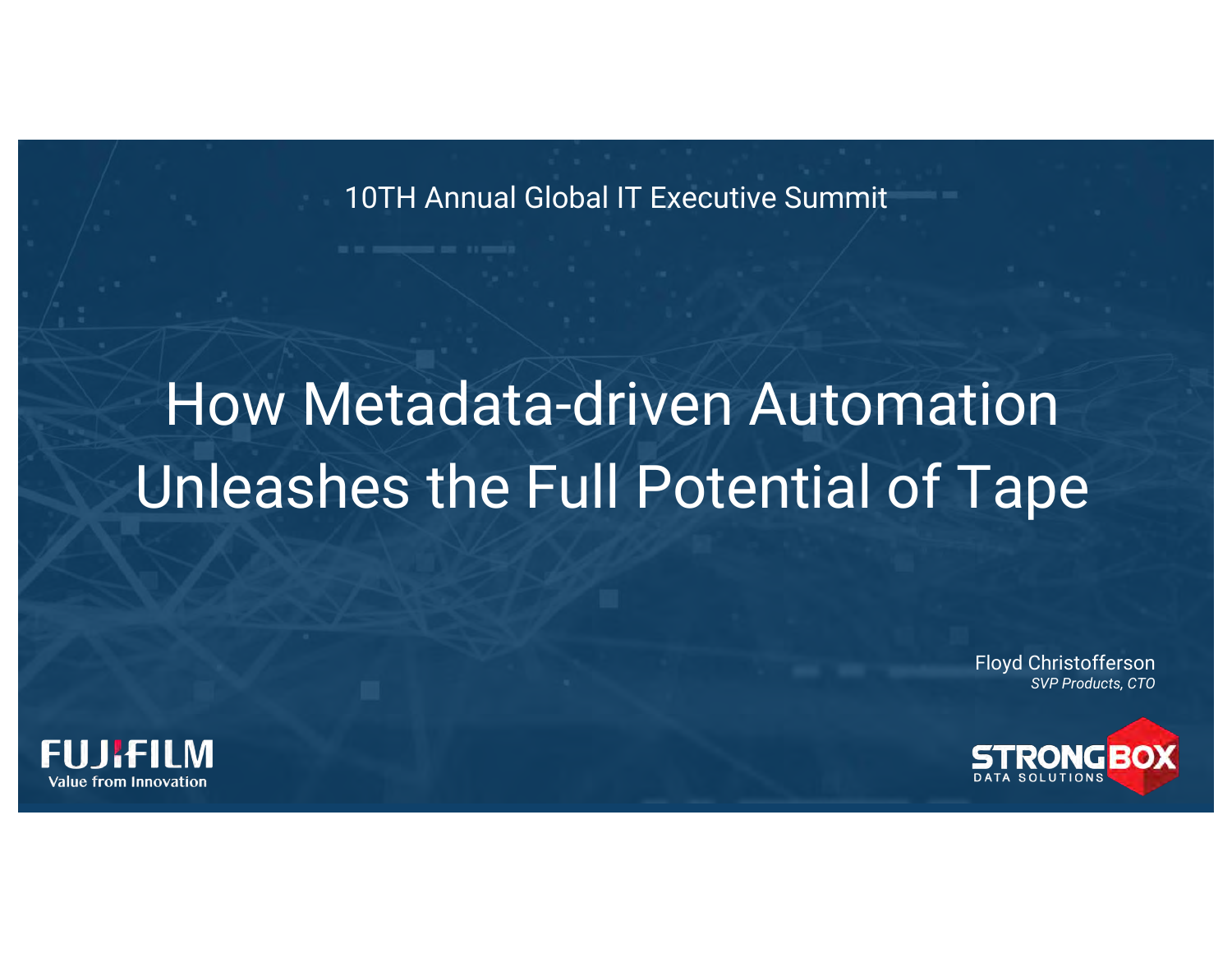## Tape is a "Plus One"



● The challenge:

○ How to remove complexity in heterogeneous environments?



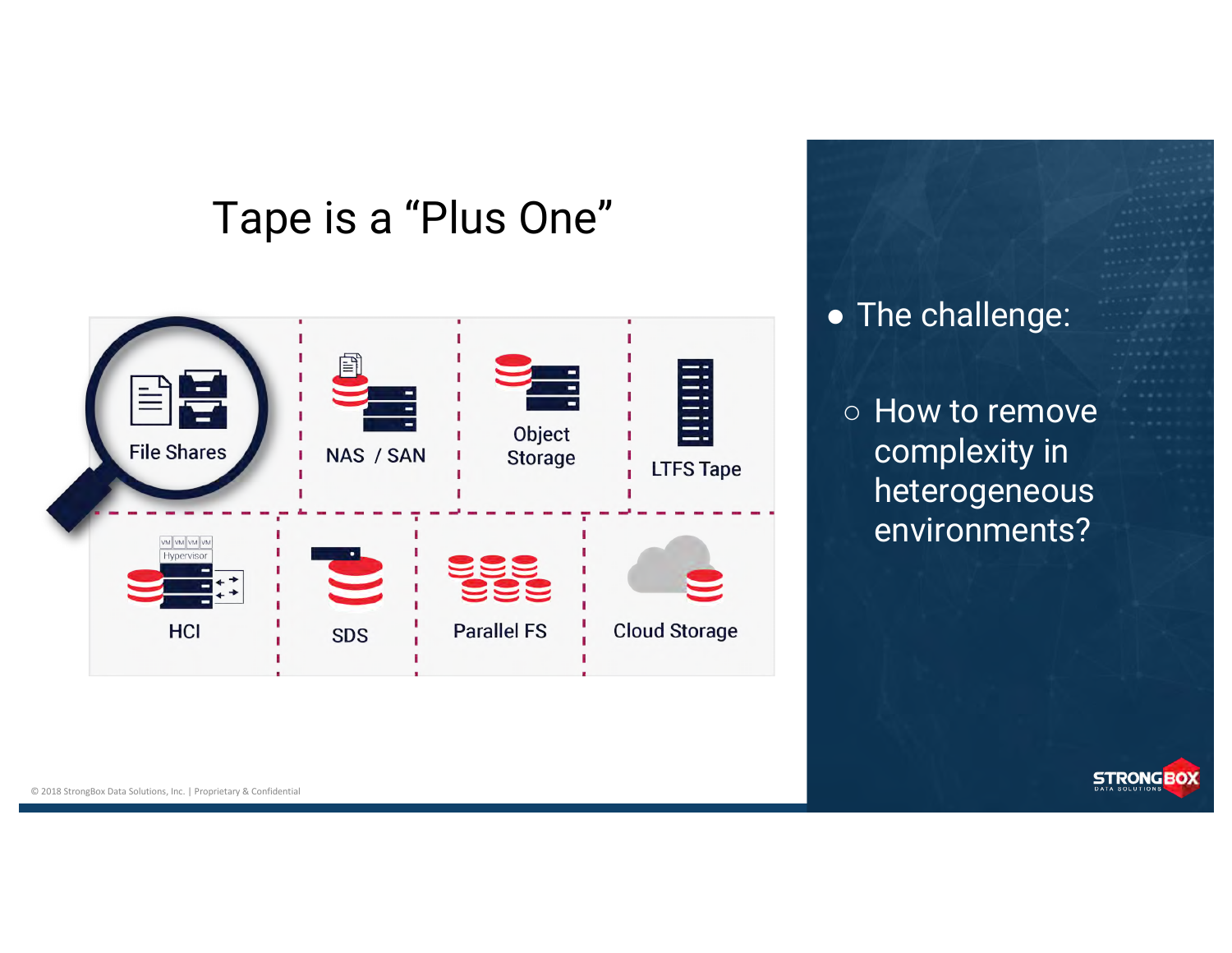Most storage environments consist of more than one vendor solution.

Cloud is increasingly part of the equation.

## Most Common Problem Areas in Heterogeneous Environments

- Cross-platform data migration & tiering
- Storage optimization/consolidation
- Seamless integration between on-prem & cloud
- Automating active archives
- Business Continuity and Global DR
- Auto-classifying unstructured data

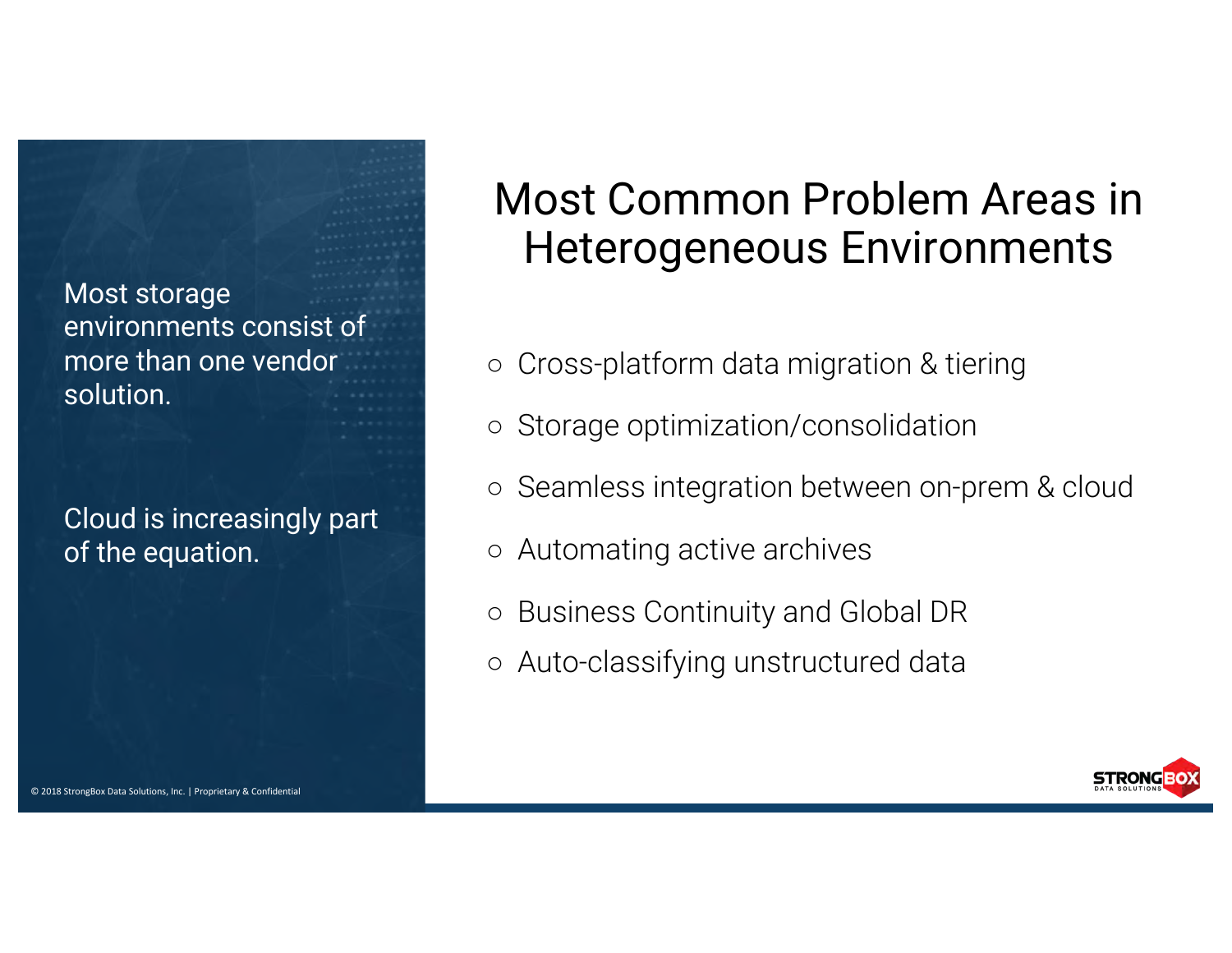- *AIOps (artificial intelligence for IT operations) uses metadata to monitor assets and gain visibility into dependencies across IT systems.*
- *AIOps automates the identification and resolution of common IT issues using metadata.*

### AIOps Drives Proactive Data & Storage Resource Management

- *Automate routine IT practices*
- *Quickly recognize and take action of serious issues*
- *Streamline collaboration between groups and teams*
- *Maximize ROI of IT resources*

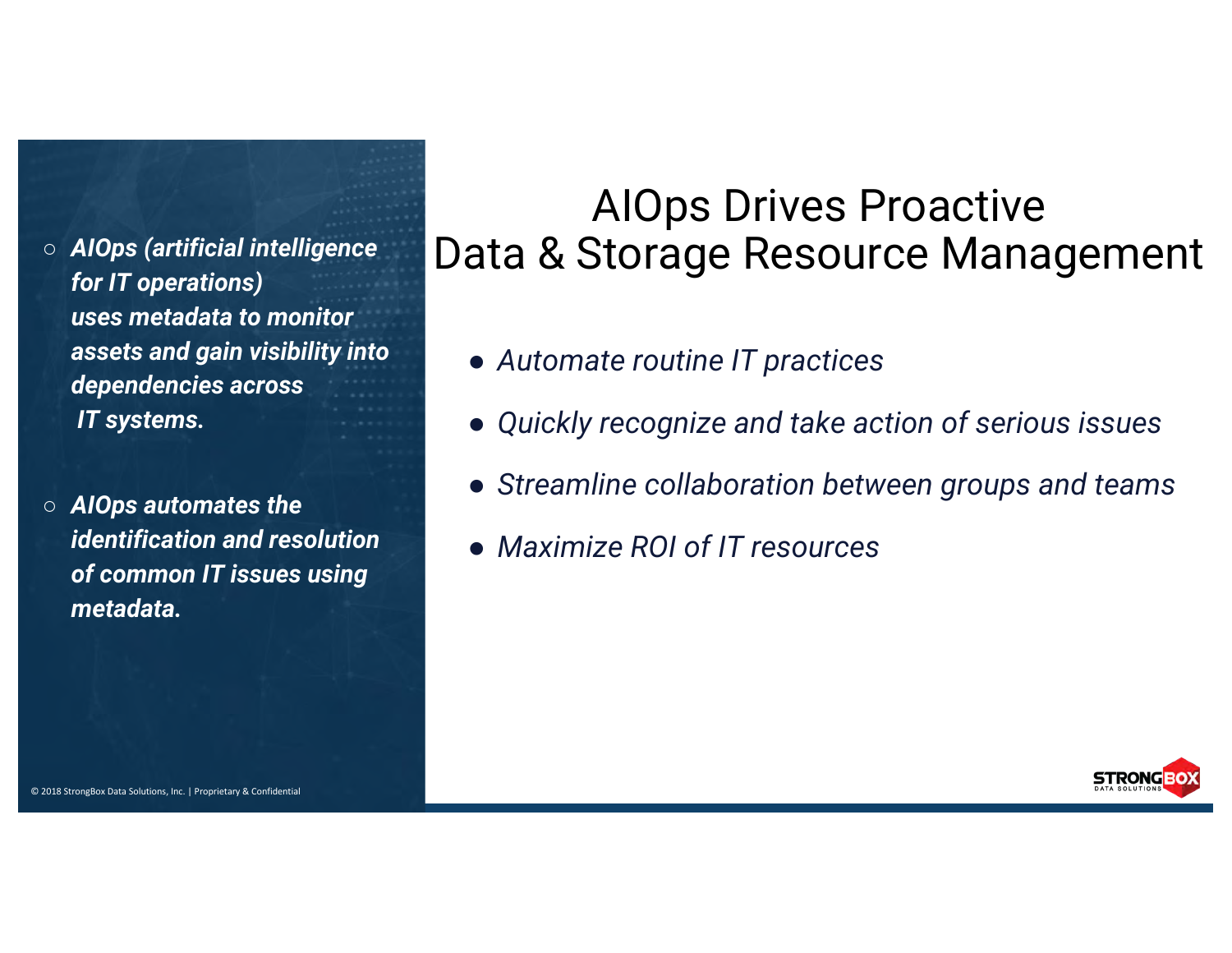# **+ Automation**

## STRONG PLINK

**Autonomous Data Management**

## StrongLink provides Autonomous Data Management **Intelligence**

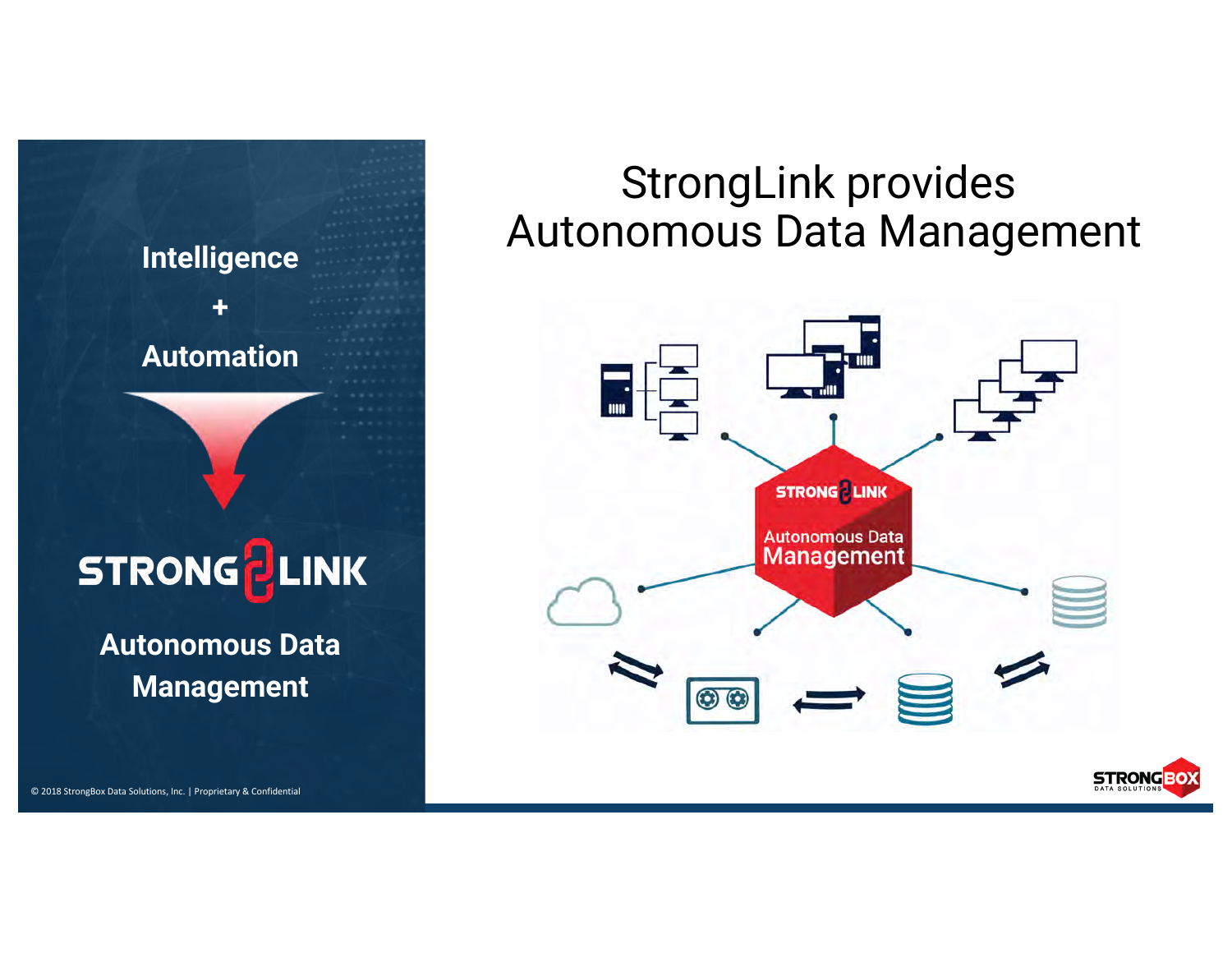#### All storage is extensible, data migration without user interruption

- **Pulls data from any storage type**
- **Pushes to other stores based on policy**
- **Multi-copy writes**
- **Tiering, DR, Archive, Cloud**
- **Seamless LTFS tape support**

#### Schedule & triggerbased workflows

#### Transparent File Movement to Multiple Targets

*Leading World-Wide Post Production Entity* 

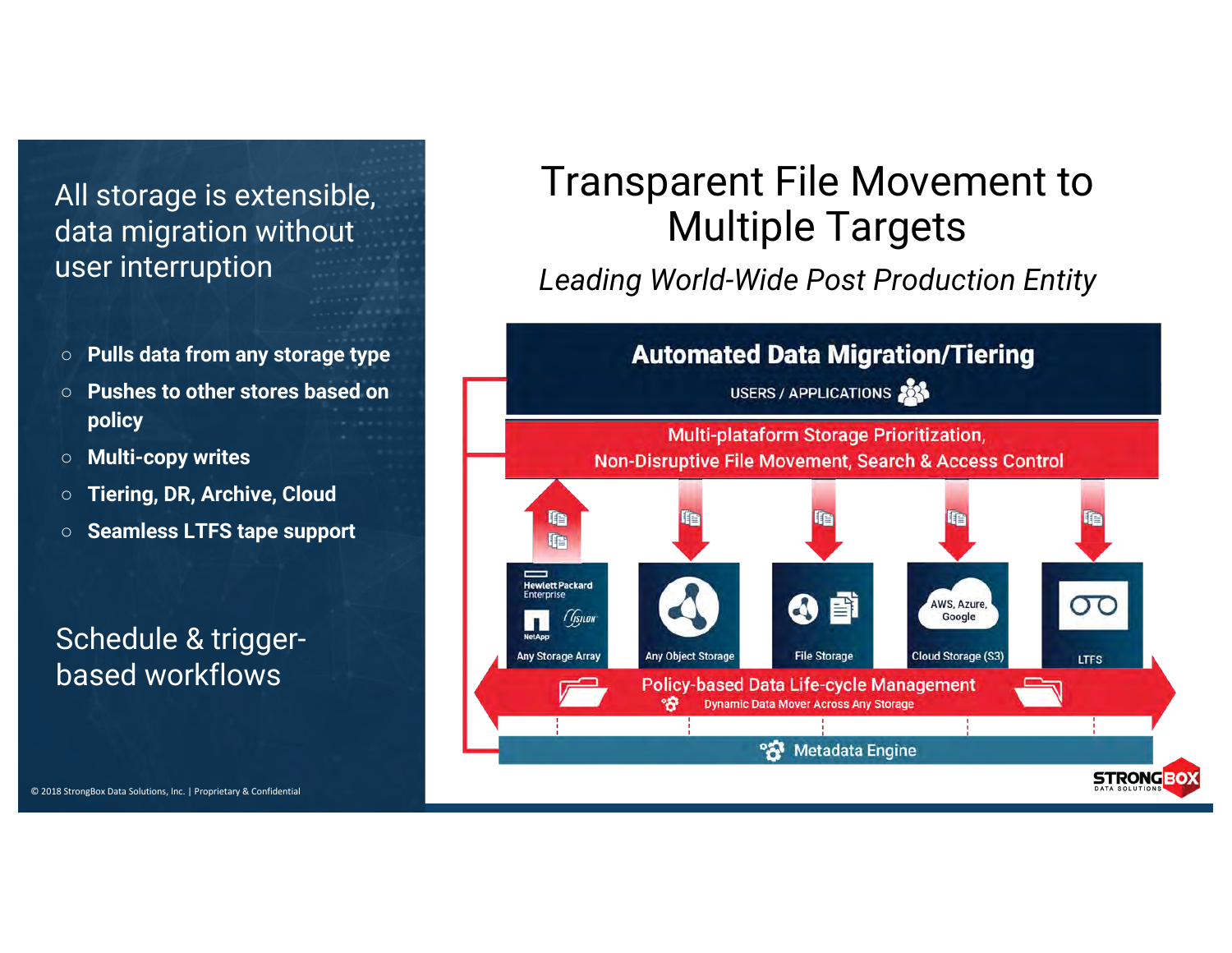#### Requirements:

- Rapid data tiering to/from HPC storage
- Global visibility, search & file access
- Enforced metadata classification
- Multi-platform data protection

#### Benefits:

- Metadata aggregation with auto data classification
- Controlled/automated Metadata for Research
- Life cycle management policies ensure tiering optimization of cold/cool data
- Global namespace with search enables direct file access
- Enforced data provenance

© 2018 StrongBox Data Solutions, Inc. | Proprietary & Confidential

## Metadata-Driven Workflow

*Top US University HPC/Research*

#### **Automating HPC/Research Workflows**

USERS / APPLICATIONS

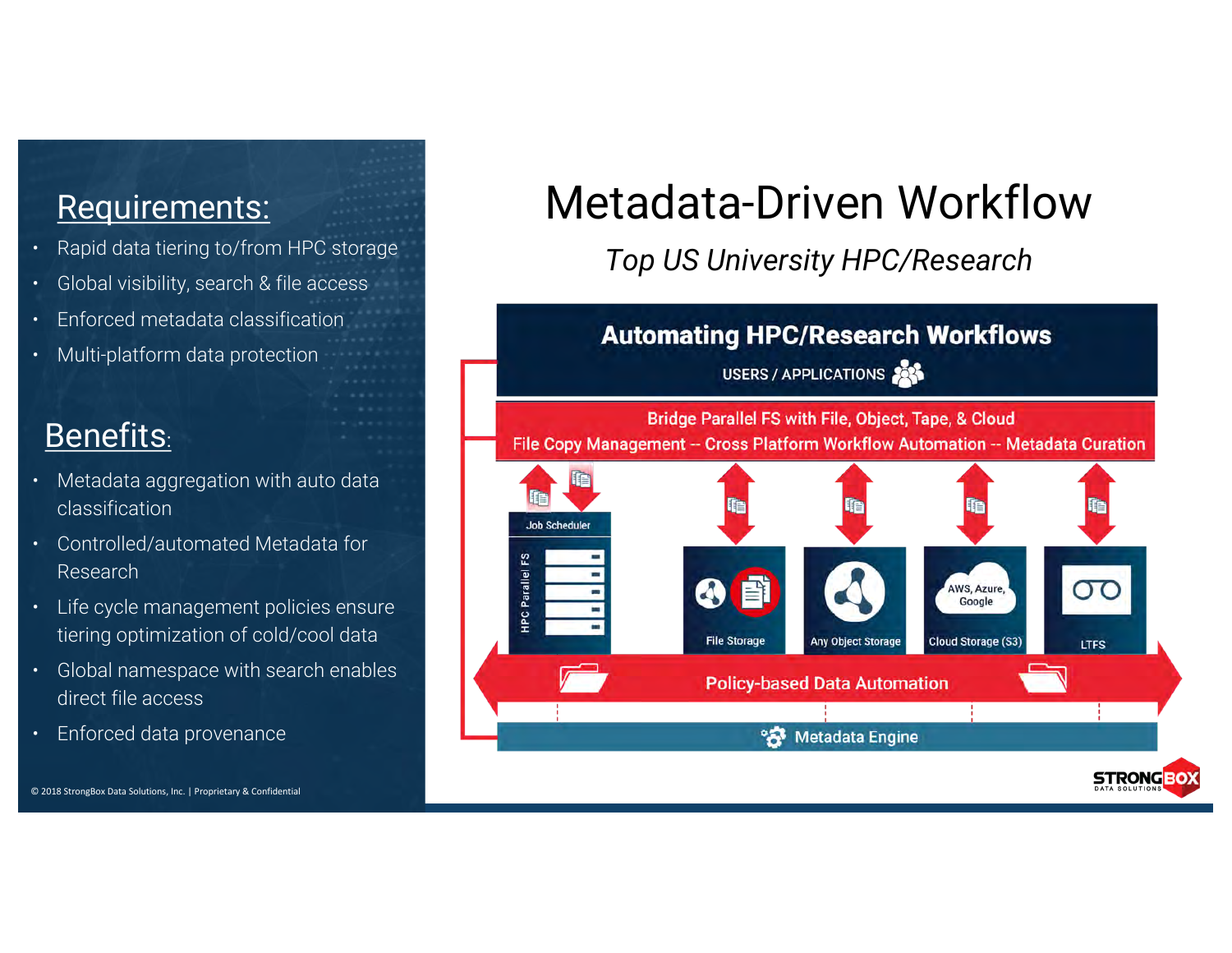#### Requirements:

- Off-load cold/cool data from primary storage with fast file access from archive
- Seamless tiering to low cost storage
- Searchability across the archive
- Maximize the business value of data in the archive

#### Benefits:

- Auto data classification extracts actionable insights from data & metadata
- Life cycle management policies ensure tiering optimization of cold/cool data
- Global namespace with search enables direct file access - no rehydration needed
- Enforced data provenance, curation, heritage, and governance requirements

## Active Archive & Tiering

*Global File Access, SLA driven – No Rehydration Required (Backup replacement) Several Top-Ten US Life Science Customers*

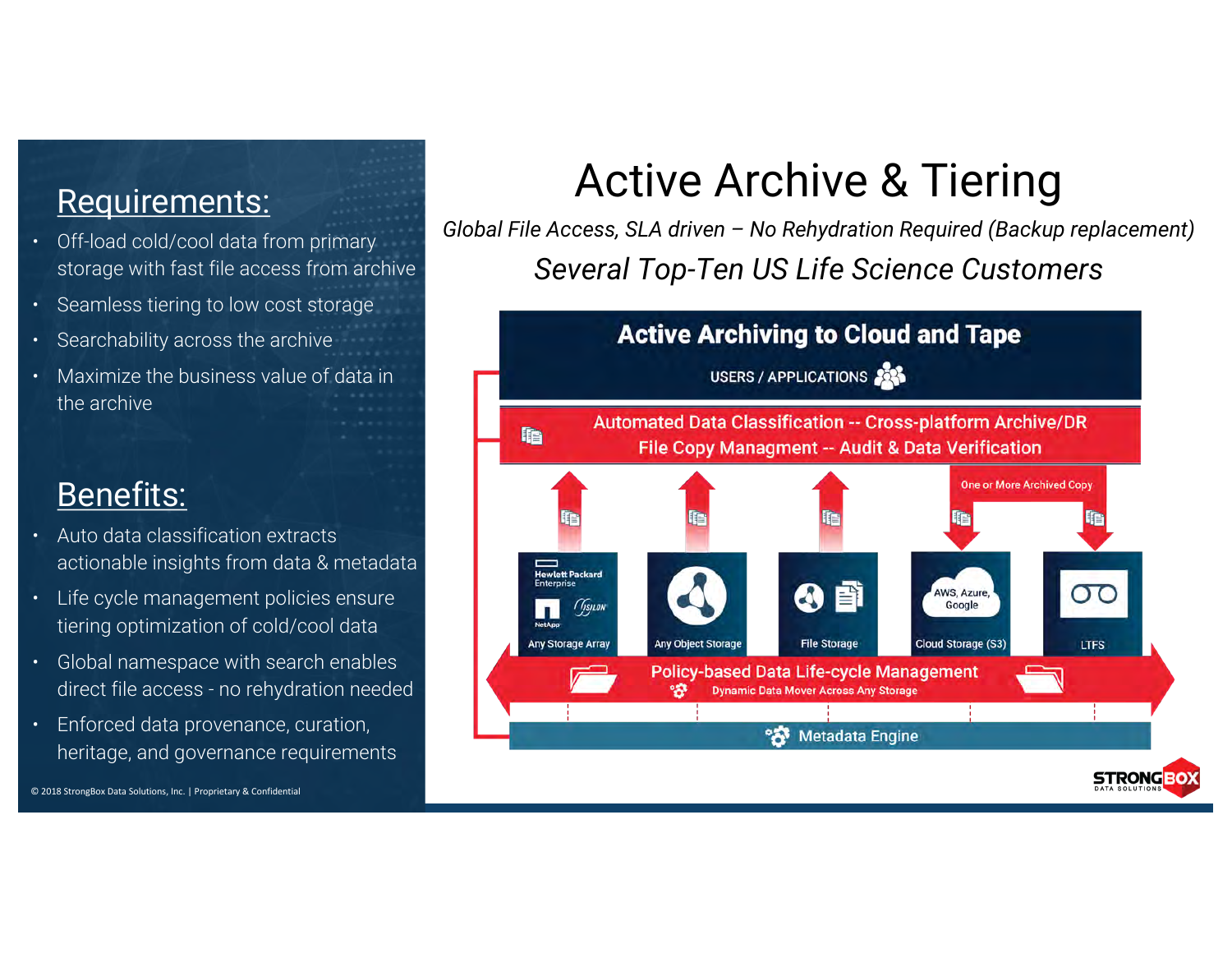#### Requirements:

- Self-service restore
- Ensure resiliency & accessibility
- Protection rules defined by the data's value to the business - not one size fits all

#### Benefits:

- Multi-Copies *onsite, offsite, & cloud*
- Data provenance & integrity verified
- RPO *(recovery point objective)*
	- Versioning
	- User-accessible "one click" restore
	- Data integrity checks
	- Self healing
- Zero-time RTO *(recovery time objective)*
	- Instant data recovery
	- No human intervention
	- QoS Policy access the first available copy

© 2018 StrongBox Data Solutions, Inc. | Proprietary & Confidential

## Business Continuity/DR

*No Change in User or Application Data Access -- Instantaneous Recovery*

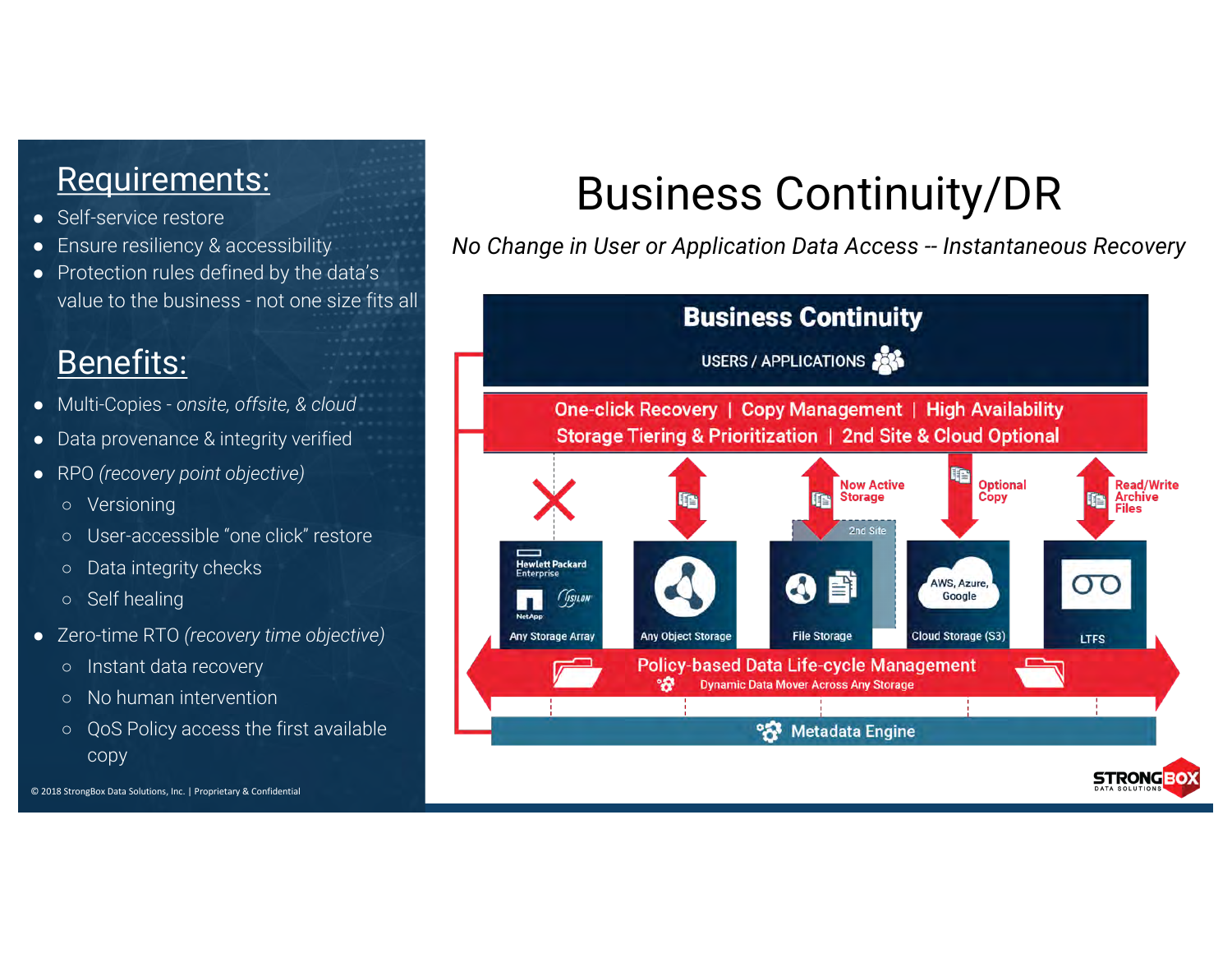## Aggregated Metadata Powers Data Automation



#### ○ **Metadata is harvested from multiple data sources**

- File System metadata
- Extract rich header metadata
- 3rd party metadata
- Users can create their own custom metadata
- Files don't have to be moved to harvest metadata, but file can be migrated at anytime, metadata always stays with the file

#### ○ **Open architecture**

- Normalize metadata w/o transformation
- Original schemas retained

**STRONGBOX**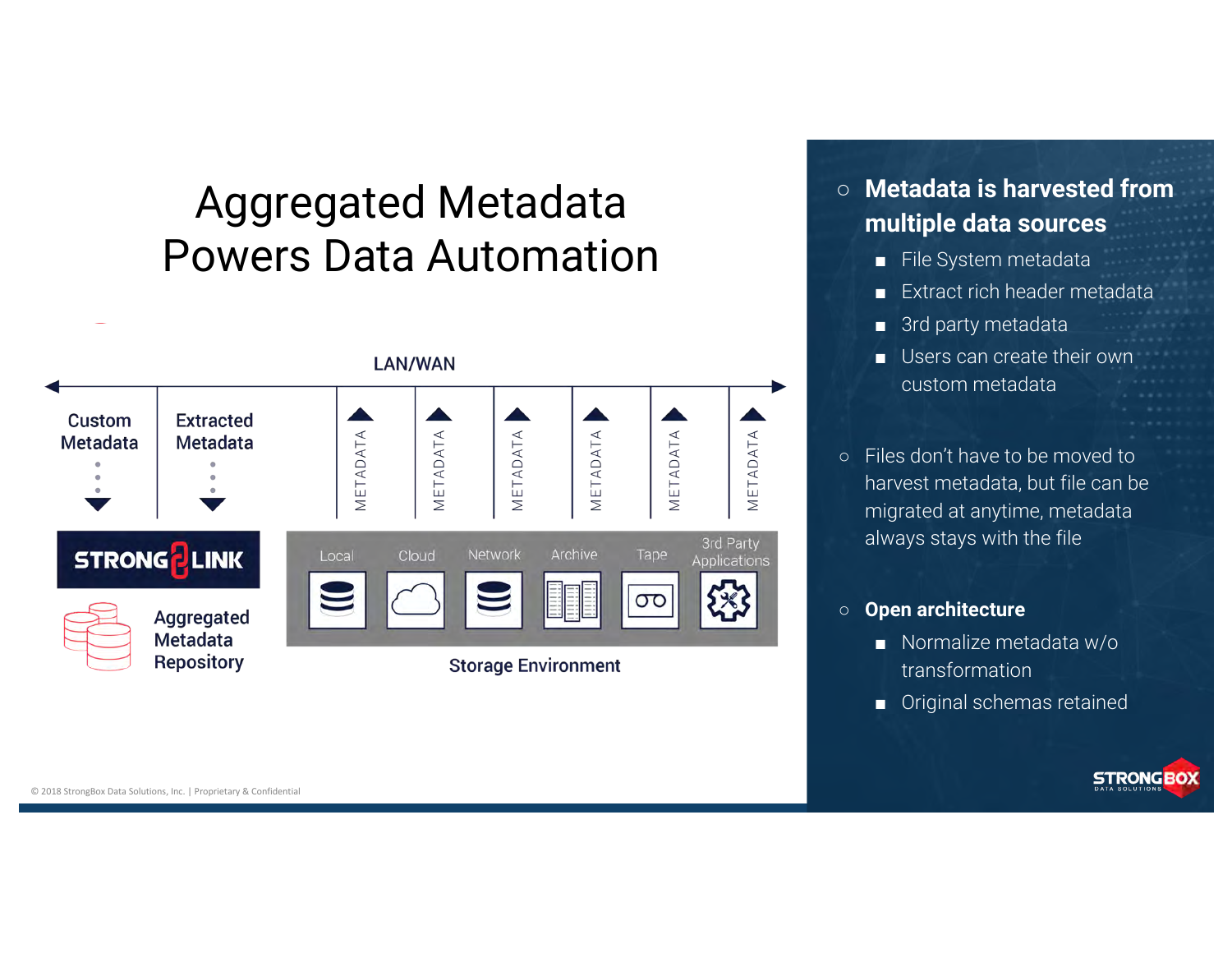#### ○ Visualization and statistical analysis

- Automate pattern discovery
- Pattern-based prediction
- Root Cause Analysis
- Increases user productivity
- Maximize storage utilization & efficiency

#### Data Insights Drive Automation